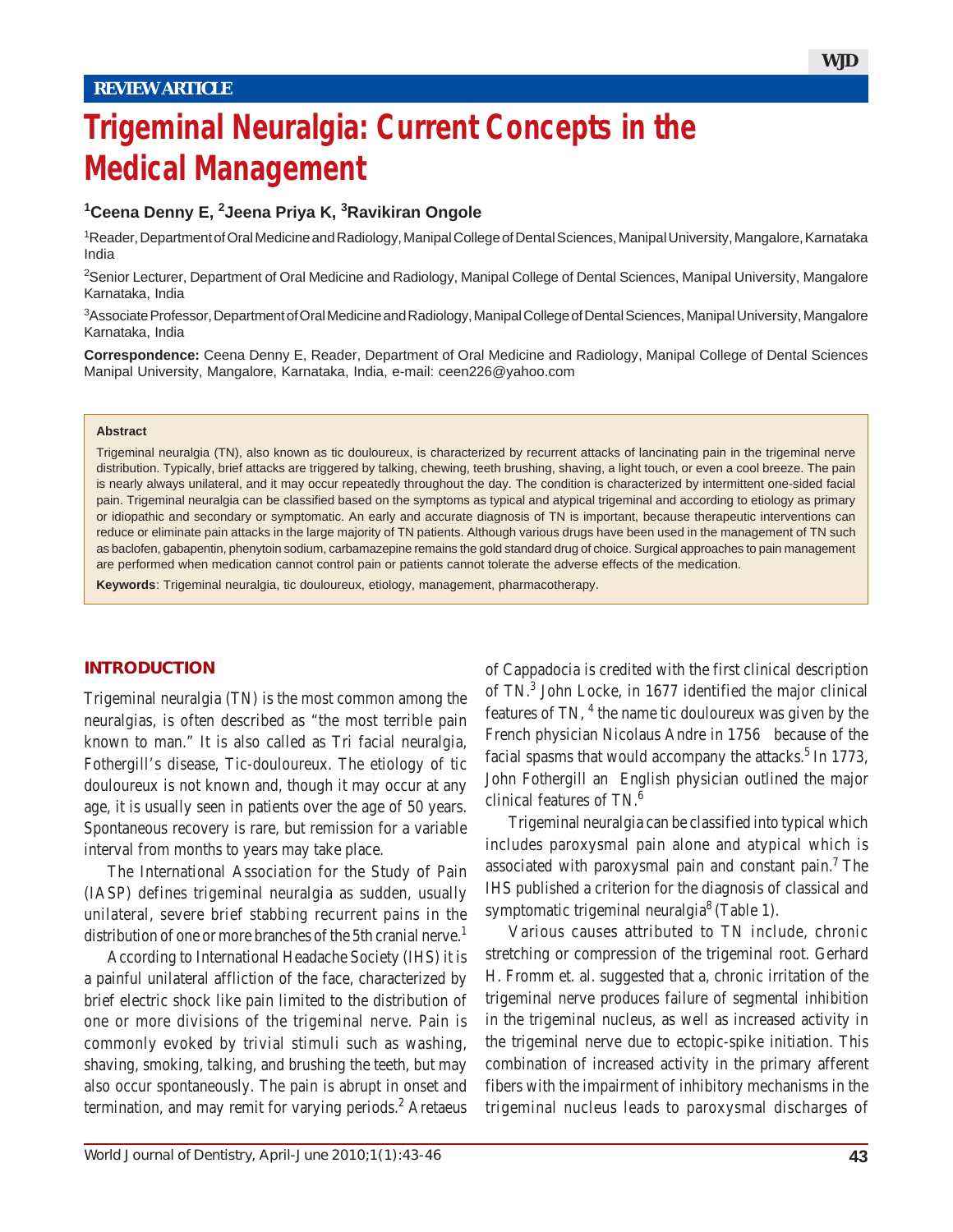| Classic                                                                                                                                                                                                                                                                | Symptomatic                                                                                                                                                                                                                               |
|------------------------------------------------------------------------------------------------------------------------------------------------------------------------------------------------------------------------------------------------------------------------|-------------------------------------------------------------------------------------------------------------------------------------------------------------------------------------------------------------------------------------------|
| Paroxysmal attacks of pain lasting from a fraction of<br>a second to two minutes, affecting one or more divisions<br>of the trigeminal nerve, and fulfilling criteria B and C                                                                                          | Paroxysmal attacks of pain lasting from a fraction of a second to two<br>minutes, with or without persistence of aching between paroxysms,<br>affecting one or more divisions of the trigeminal nerve, and fulfilling<br>criteria B and C |
| Pain has at least one of the following characteristics:<br>Intense, sharp, superficial, or stabbing<br>Precipitated from trigger zones or by trigger factors<br>Attacks are stereotyped in the individual patient<br>There is no clinically evident neurologic deficit | • Pain has at least one of the following characteristics:<br>- Intense, sharp, superficial, or stabbing<br>- Precipitated from trigger zones or by trigger factors<br>Attacks are stereotyped in the individual patient                   |
| Not attributed to another disorder                                                                                                                                                                                                                                     | A causative lesion, other than vascular compression, has been<br>demonstrated by special investigations and/or posterior<br>fossa exploration                                                                                             |
|                                                                                                                                                                                                                                                                        |                                                                                                                                                                                                                                           |

#### **Table 1:** Diagnostic criteria proposed by IHS

interneuron in the trigeminal nucleus in response to tactile stimulation and an attack of trigeminal neuralgia would occur when these bursts reach the threshold for activating nociceptive neurons in the trigeminal nucleus oralis.<sup>9</sup>

## **CLINICAL FEATURES**

TN is characterized by paroxysms of severe, lancinating and electric like bouts of recurrent, unilateral facial pain restricted to the distribution of the trigeminal nerve lasting only for a few seconds. This pain rarely occurs during sleep and the patient maybe totally asymptomatic during the episodes. It may involve one or more branches of the 5th cranial nerve, the maxillary branch is more commonly involved, and the least involved is the ophthalmic branch, and when comparing right with left, the right side of the face was affected more commonly (ratio of 1.5:1), which could be explained that it could be due to the narrower foramens (rotundum and ovale) on the right side. $10,11$  TN affects the females more commonly and is seen between 60 to 70 years of age. TN is not usually seen before the age of 40 years.<sup>10</sup>The trigger zones are usually present in the areas like cheekbone, nose, upper lip and upper teeth and in some people, it also extends to the lower lip, teeth, and chin. A detailed history is very important for the diagnosis. Physical examination includes neurologic examination and the finding of typical trigger zones verifies the diagnosis of trigeminal neuralgia. Imaging is performed to rule out other causes of compression of the trigeminal nerve such as mass lesions, or vascular malformations. Imaging modalities include MRI; three-dimensional constructive interference in steady state (3-D-CISS) showed the proximity between the trigeminal nerve and the region of neuralgic manifestation.<sup>12</sup>

Various differential diagnosis include, postherpetic neuralgia, tooth pain, trigeminal neuropathy, post-traumatic neuralgia, glossopharyngeal neuralgia, etc.

## **TREATMENT**

Trigeminal neuralgia is treated mainly by pharmacological methods. Other treatment modalities include surgical, TENS, acupuncture, psychological methods. Medical management of TN is mainly with anticonvulsants and skeletal muscle relaxants. Carbamazepine (Tegretol) is the initial choice for the treatment of TN. Dosages used have ranged from 100 to 1,200 mg per day, with most patients responding to 200 to 800 mg per day in two or three divided doses. Serious side effects have been reported with anticonvulsant drugs, including deaths from hematological reactions. The commonest adverse effects are impaired mental and motor function, which may limit clinical use, particularly in elderly people.<sup>13-15</sup>

Baclofen, a skeletal muscle relaxant has also been shown to be effective. Studies have shown its effectiveness when used alone<sup>16</sup> and also when used with carbamazepine.<sup>17</sup> It is initially given as 5 mg tid for 3 days and then increased to 10 and 20 mg/day every 3 days to a maximum dose of 50 to 60 mg/day.<sup>18</sup> Medications with reported success also include phenytoin (Dilantin), which can be used as monotherapy or as a combination with carbamazepine and baclofen. It can be started with 100 mg twice or thrice daily and dose can be increased as required, sometimes to as much as a total daily dose of 800 mg. Many patients have experienced benefit within 24 to 48 hours.<sup>19</sup>

Lamotrigine is another antiepileptic drug which could be used in trigeminal neuralgia. It is seen to be as potent as carbamazepine in inactivating  $Na<sup>+</sup>$  currents, with fewer side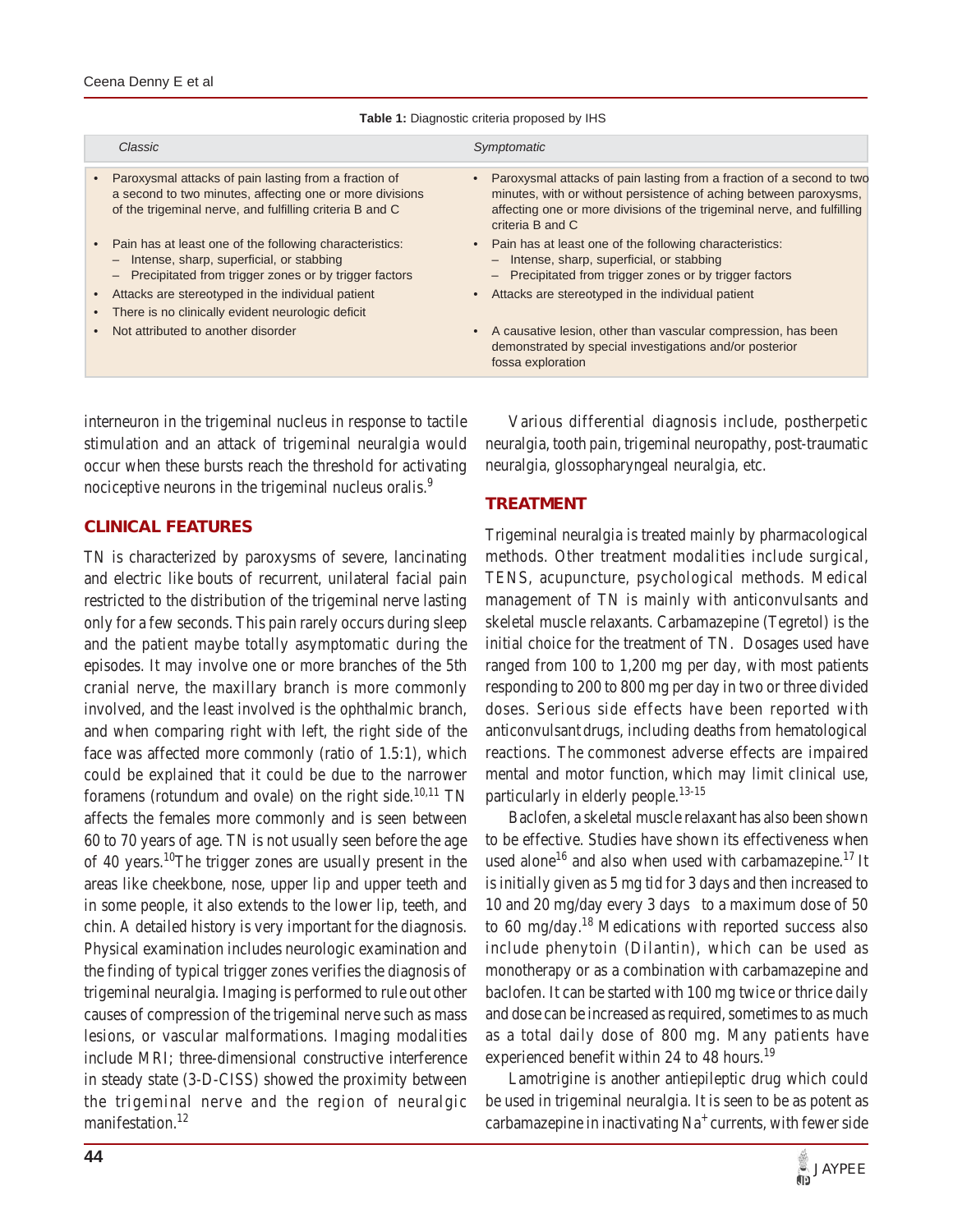| Drug                                                              | Dosage                                                                                                              | Side effects                                                                                       |
|-------------------------------------------------------------------|---------------------------------------------------------------------------------------------------------------------|----------------------------------------------------------------------------------------------------|
| Carbamazepine                                                     | 100-1200 mg/day                                                                                                     | Impaired mental and motor function, death from<br>hematological reaction, nausea, ataxia, diplopia |
| <b>Baclofen</b>                                                   | Initially 5 mg tid $\times$ 3 days, then increase<br>10-20 mg/day every 3 days to a maximum<br>dose of 50-60 mg/day | Drowsiness, weakness, hypotension, constipation                                                    |
| Phenytoin                                                         | Initially 100 mg twice daily can be increased<br>to 800 mg/day                                                      | Lethargy, nystagmus                                                                                |
| Lamotrigine                                                       | 25 mg/day x 2 weeks,<br>25 mg bid x 2 weeks, maximum dose<br>50-100 mg twice daily                                  | Headache, lethargy, nausea, tremor, insomnia                                                       |
| Clonazepam (Patients in whom<br>Carbamazepine is contraindicated) | 4-8 mg/day                                                                                                          | Drowsiness, ataxia                                                                                 |
| Pimozide                                                          | $2-12$ mg/day                                                                                                       | Tremor, convulsions hypersensitivity, sedation                                                     |
| Valproic acid                                                     | 250-500 mg four times daily                                                                                         | Tremors confusion, nausea, weight gain,<br>hepatotoxicity                                          |
| Sumatriptan (refractory cases)                                    | 50-100 mg/day                                                                                                       | Nausea, vomiting                                                                                   |
| Oxycarbazapine                                                    | 300 mg bid/day upto 1200 mg/day                                                                                     | Dizziness, diplopia, ataxia, nausea, somnolence,<br>headache, hyponatremia                         |
| Gabapentin                                                        | 300 mg 1st day, 2nd day                                                                                             | Somnolence, dizziness, tremor, ataxia, fatigue,                                                    |
|                                                                   | 300 mg bid, 3rd day 300 mg tid and                                                                                  | nystagmus,                                                                                         |
|                                                                   | then maintain the dosage. Can be given                                                                              |                                                                                                    |
|                                                                   | upto 2400 mg/day                                                                                                    |                                                                                                    |
| Topiramate                                                        | 50-150 mg/day                                                                                                       | Dizziness, somnolence and weight loss                                                              |

**Table 2:** Drugs used in the management of trigeminal neuralgia

effects.<sup>19</sup> It is given in the dose of 25 mg/day for 2 weeks then 25 mg bid for 2 weeks with a maximum dose of 50 to100 mg twice daily. Patients in whom carbamazepine is contraindicated clonazepam can be used. It is the treatment of choice and is given in dose of 4 to 8 mg/day. Results are reported of a preliminary trial with clonazepam in 19 patients with trigeminal neuralgia refractory to carbamazepine treatment.<sup>20</sup> Pimozide, 2 to 12 mg/day has also been used in TN. Valproic acid is given in the dose of 250 to 500 mg qid. Careful monitoring is required in these patients due to the side effects like tremors, confusions, nausea, vomiting, weight gain, hepatotoxicity.<sup>21</sup>

In patients who are resistant to carbamazepine, a combination therapy of carbamazepine with phenytoin sodium 100 mg can be advised. Oxcarbazepine 300 mg bid/ day up to 1200 mg/day. Gabapentin 300 mg 1st day 300 mg, 2nd day 300 mg bid, 3rd day 300 mg tid and then maintain the dosage. Can be given up to  $2400$  mg/day.<sup>22</sup>

Topiramate (50-300 mg/day) an antiepileptic drug acts by blocking sodium channels, enhances GABA activity by interacting with a non-benzodiazepine site on GABA A receptors, and selectively blocks AMPA/kainate glutamate receptors.<sup>23</sup> Pregablin 150 to 600 mg daily<sup>24</sup> and amitriptilline 50 to 100 mg/day depending on the frequency of attacks (Table 2).<sup>25</sup>

Botulinum toxin type A (Botox) has been used in some patients. 26Topical capsaicin was helpful for trigeminal neuralgia in one open-label trial and intramuscular sumatriptan was beneficial in one small, single-dose study.  $27$  One recent study found that intranasal lidocaine (Xylocaine) significantly decreased second-division trigeminal neuralgia pain for more than four hours.  $28$ 

Topical preparations include drugs like valproate sodium, racemic ketamine, proparacainehydrochloride, and topical capsaicin cream**.** 29

Acupuncture, high-dose dextromethorphan and topical ophthalmic anesthetic have been tried unsuccessfully in small trials. Surgical management is reserved for patients who do not respond or are intolerant to drugs. The treatment modalities include cryotherapy, percutaneous radiofrequency thermal rhizotomy, percutaneous retrogasserian glycerol rhizotomy,  $30$  microvascular decompression of the trigeminal nerve, Gamma knife therapy,  $31$  balloon compression  $32$  other treatment modalities include TENS, acupuncture and psychological approach $33$ .